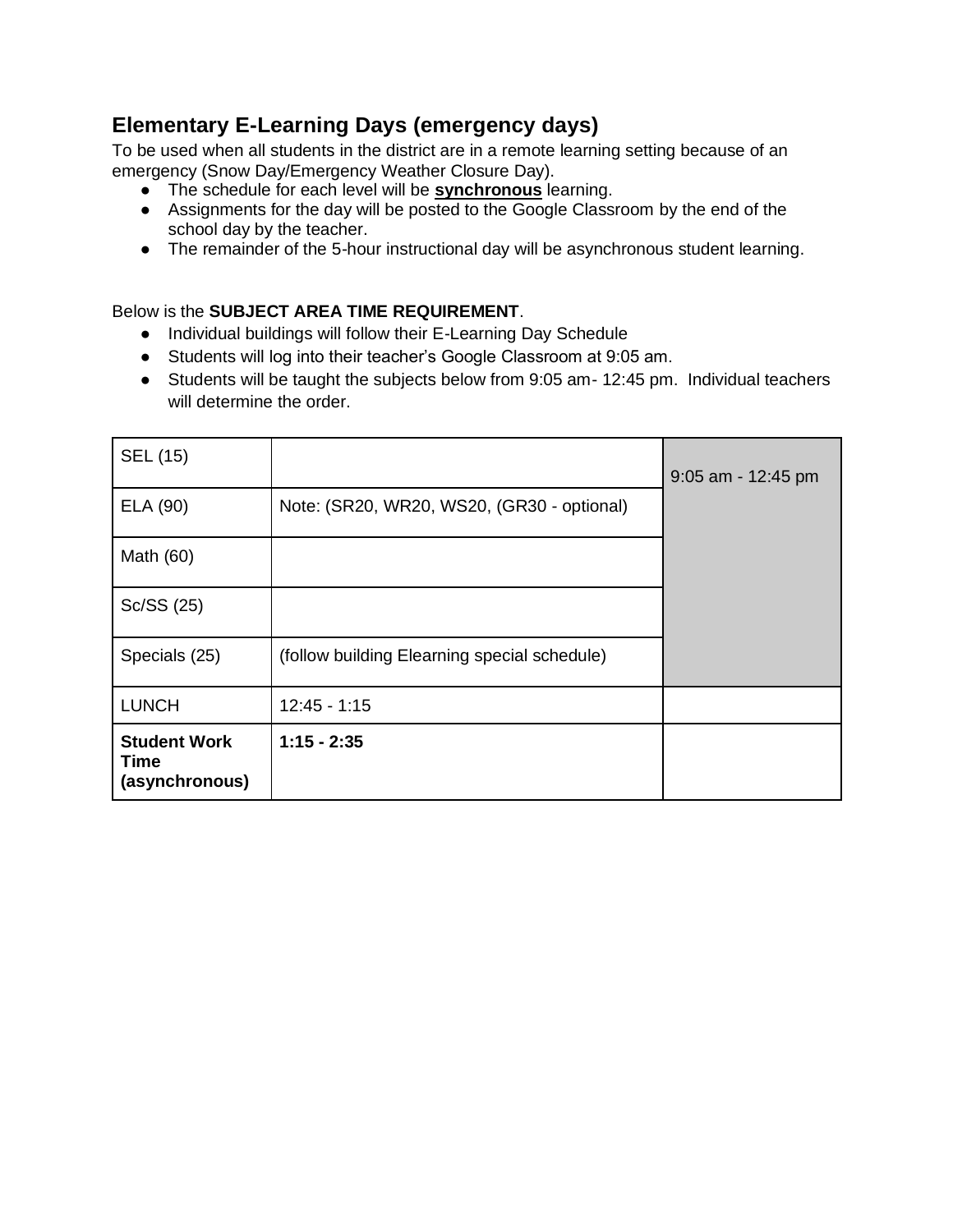### **Preschool E-Learning Days (emergency days) - Half Day Schedule**

To be used when all students in the district are in a remote learning setting because of an emergency (Snow Day/Emergency Weather Closure Day).

- The schedule for each level will be **synchronous** learning.
- Assignments for the day will be posted to the Google Classroom by the end of the school day by the teacher.
- Synchronous Student Session 1.5 hours
- The remainder of the instructional day will be asynchronous student learning.

#### Below is the **SUBJECT AREA TIME REQUIREMENT**.

- Individual buildings will follow their E-Learning Day Schedule
- Students will log into their teacher's Google Classroom at the time indicated below
- Students will be taught the subjects below. Individual teachers will determine the order.

| <b>Synchronous</b>                                        |                   |                   |  |  |
|-----------------------------------------------------------|-------------------|-------------------|--|--|
|                                                           | <b>AM Session</b> | <b>PM Session</b> |  |  |
| Whole Group (15)                                          | 8:00-8:15         | 12:30-12:45       |  |  |
| <b>SEL (10)</b>                                           | 8:15-8:25         | 12:45-12:55       |  |  |
| Literacy (15)                                             | 8:25-8:40         | 12:55-1:10        |  |  |
| Math (15)                                                 | 8:40-8:55         | $1:10-1:25$       |  |  |
| Science (10)                                              | 8:55-9:05         | $1:25 - 1:35$     |  |  |
| <b>Additional Academic</b><br>Work (10)                   | $9:05 - 9:15$     | $1:35-1:45$       |  |  |
| <b>Whole Group Circle</b><br>Time/Story Time (15)         | 9:15-9:30         | 1:45-2:00         |  |  |
| <b>Asynchronous</b>                                       |                   |                   |  |  |
|                                                           |                   |                   |  |  |
| Gross Motor and<br>Break (30)                             | 9:30-10:00        | 2:00-2:30         |  |  |
| <b>Student</b><br>Support/Independent<br><b>Work (30)</b> | 10:00-10:30       | 2:30-3:00         |  |  |
| <b>Office Hours</b><br>$(30 \text{ min})$                 | 10:30-11:00       |                   |  |  |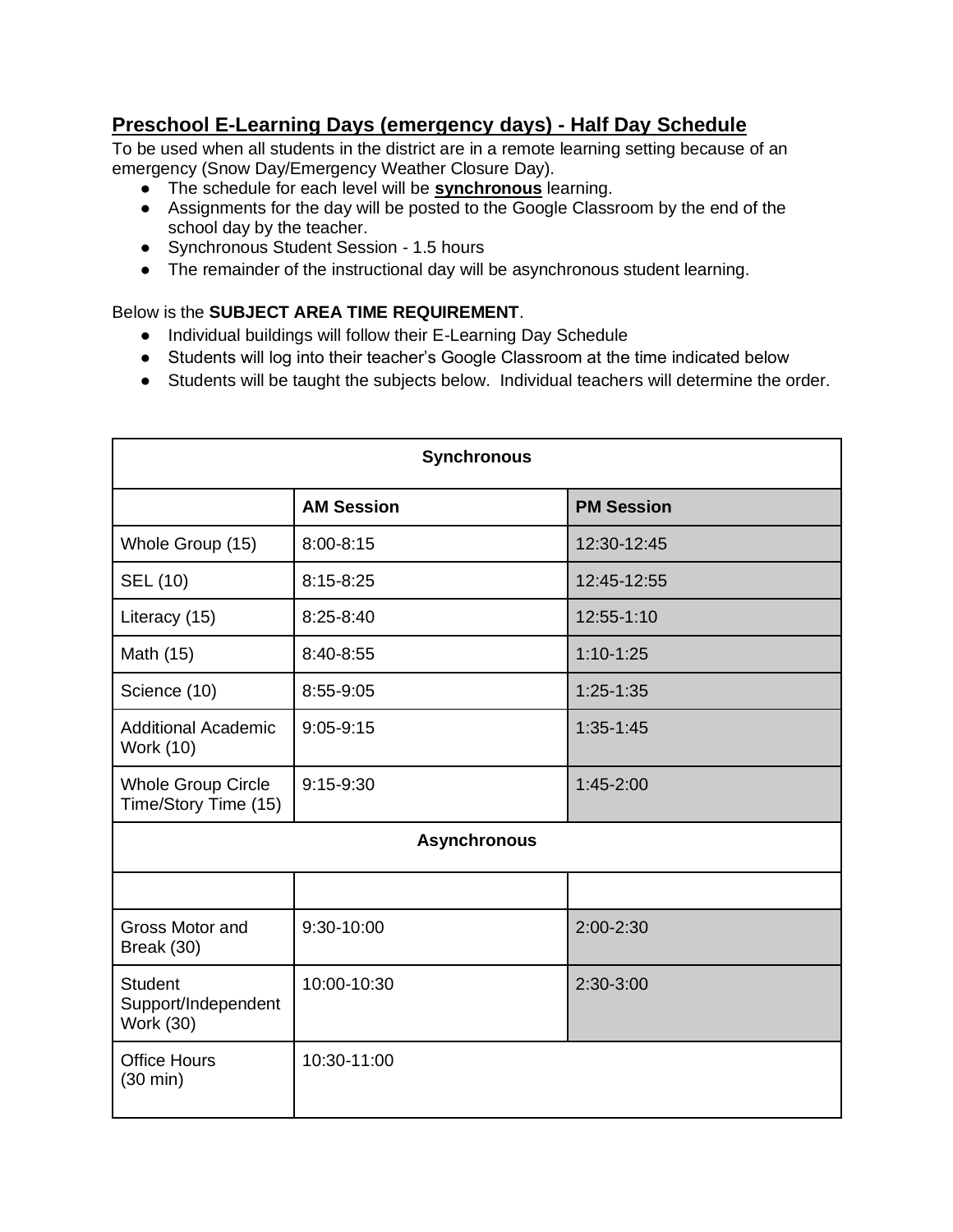Lunch/Plan (90 min) 11:00-12:30

## **Preschool E-Learning Days (emergency days) -LEAP/Multi-Needs Schedule**

To be used when all students in the district are in a remote learning setting because of an emergency (Snow Day/Emergency Weather Closure Day).

- The schedule for each level will be **synchronous** learning.
- Assignments for the day will be posted to the Google Classroom by the end of the school day by the teacher.
- Synchronous Student Session 3 hours
- The remainder of the instructional day will be asynchronous student learning.

#### Below is the **SUBJECT AREA TIME REQUIREMENT**.

- Individual buildings will follow their E-Learning Day Schedule
- Students will log into their teacher's Google Classroom at the time indicated below
- Individual teachers will determine the order.

| <b>Synchronous</b>                                             |                   |                    |  |  |
|----------------------------------------------------------------|-------------------|--------------------|--|--|
|                                                                | 8:00-1:00 Session | 10:00-3:00 Session |  |  |
| Whole Group (15)                                               | $8:00 - 8:15$     | 10:00-10:15        |  |  |
| <b>Individual and Small</b><br>Group Instruction (2)<br>hours) | 8:15-10:15        | 10:15-12:15        |  |  |
| <b>Whole Group Circle</b><br>Time/Story Time (15)              | 10:15-10:30       | 12:45-1:00         |  |  |
| <b>Asynchronous</b>                                            |                   |                    |  |  |
| Gross Motor and<br>Break (30)                                  | 10:30-11:00       | $1:00 - 1:30$      |  |  |
| <b>Goal Work Time</b><br>/Independent Work<br>(30)             | 11:00-11:30       | 1:30-2:00          |  |  |
| Lunch $(30)$                                                   | 11:30-12:00       | 12:15-12:45        |  |  |
| <b>Goal Work Time</b><br>/Independent Work<br>(60)             | 12:00-1:00        | $2:00 - 3:00$      |  |  |
| <b>Office Hours</b><br>$(30 \text{ min})$                      | 10:30-11:00       |                    |  |  |